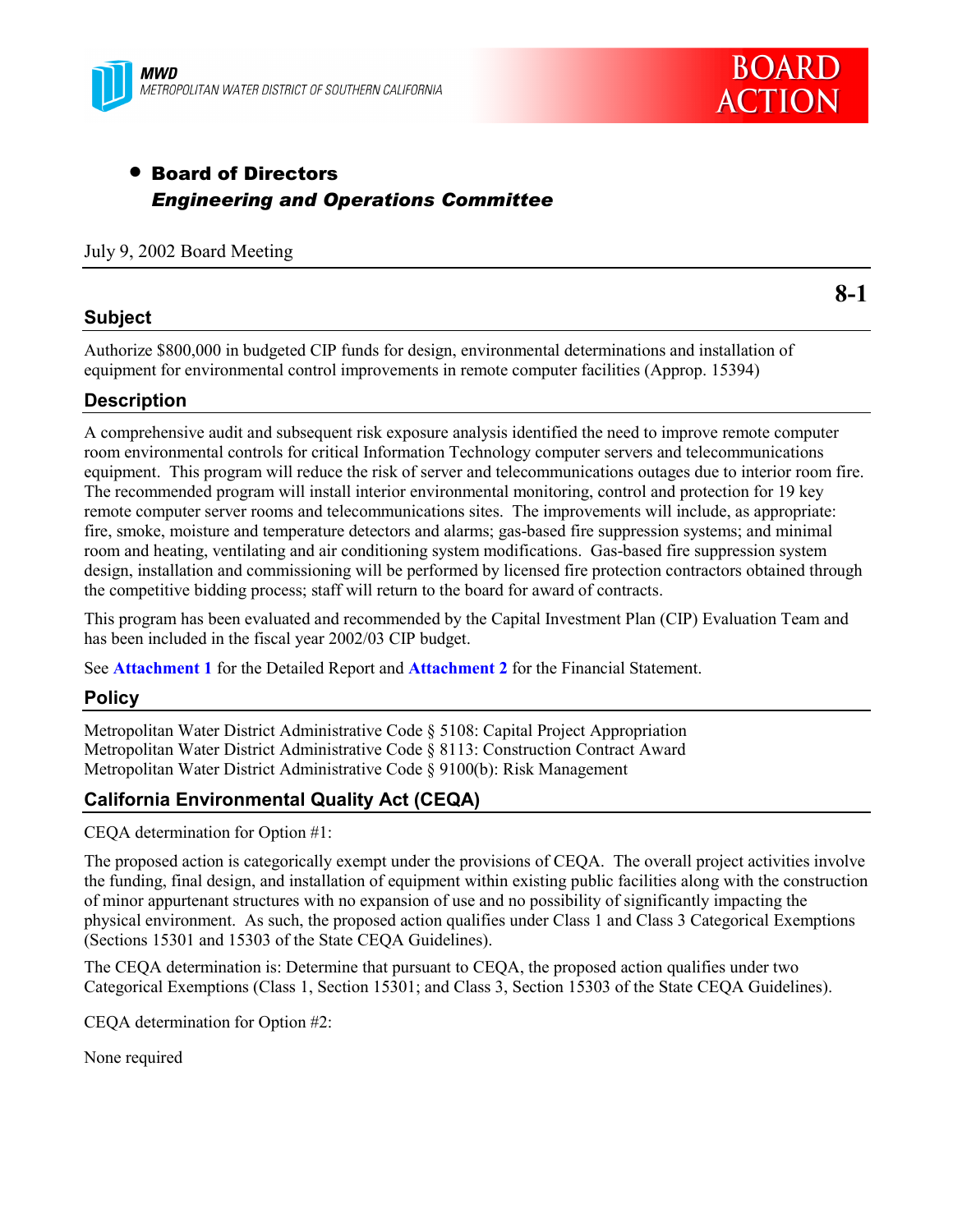# **Board Options/Fiscal Impacts**

#### **Option #1**

Adopt the CEQA determination and

- a. Appropriate \$800,000 in budgeted CIP funds, and
- b. Authorize the Chief Executive Officer to have all work performed up to the award of competitively bid contracts.

**Fiscal Impact:** \$800,000 of budgeted CIP funds under new Appropriation No. 15394

#### **Option #2**

Do not perform all work as described. Increased risk of temporary loss of Supervisory Control and Data Acquisition (SCADA) system and business operations. **Fiscal Impact:** \$0 for the current FY 2002/03 budget

### **Staff Recommendation**

Option #1

6/14/2002 *Roy L. Wolfe Date*

*Manager, Corporate Resources*

 $\varpi$ 

6/14/2002 *Date*

*Ronald R. Gastelum Chief Executive Officer*

**Attachment 1 – Detailed Report Attachment 2 – Financial Statement**

BLA #1464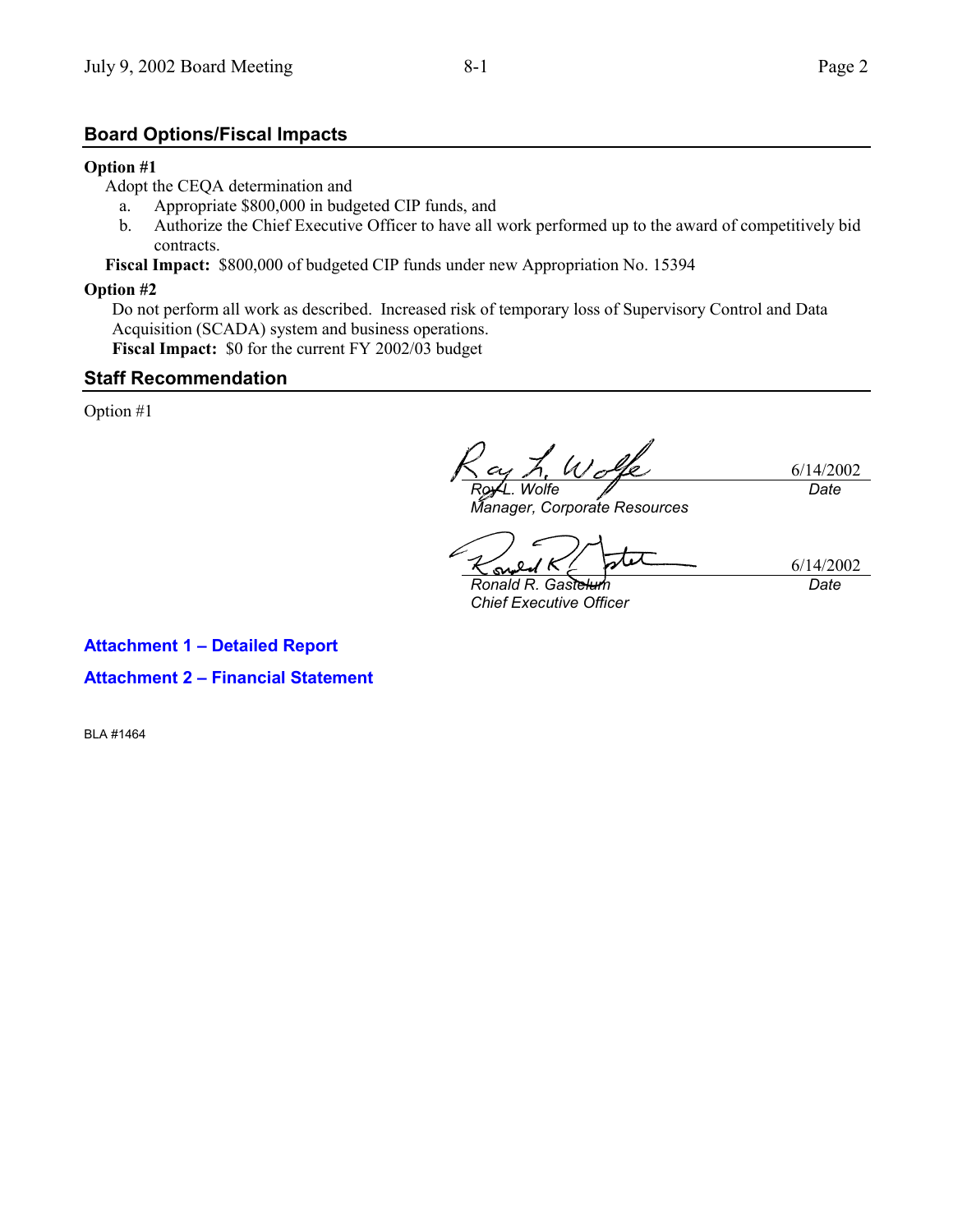# **Detailed Report**

## *Purpose/Background*

Metropolitan has critical information technology (IT) computer servers, communications equipment, and microwave stations at various sites throughout its service area. The IT servers support Metropolitanís Supervisory Control and Data Acquisition (SCADA) system and business operations. The SCADA system is the primary means used by Water System Operations' plant and distribution operators to monitor and control Metropolitan's filtration plants and water delivery systems. The system allows users, with proper authorization, to monitor and control equipment from anywhere in the system within the SCADA network. It is currently used to monitor over 25,000 signals and control several thousand additional signals. It also allows operators in control rooms and in the field to monitor equipment, collect data, and send commands (such as: open a remote valve) to automated equipment. The IT business servers support functions such as email and computer network controls. The microwave stations enable use of digital microwave signals and radios to transmit SCADA and business information between remote sites. The networked land telephone system provides an additional communications linkage.

In June 2000, an audit of SCADA installations noted the absence of environmental controls such as fire suppression systems, smoke detectors, and related alarms in several critical SCADA computer server rooms. The auditor recommended considering the cost-benefit and feasibility of implementing environmental controls such as smoke detectors, moisture detectors, air conditioning failure or high-temperature sensors and alarms.

Due to the event on September 11, 2001, a comprehensive review of 15 key Metropolitan facilities was conducted to assess risk exposures. To reduce Metropolitanís exposure to those risks, recommendations included measures to address internal fires in rooms housing critical computer servers and telephone equipment and at remote facilities housing telecommunications equipment. Additional key sites to be surveyed were also identified.

In FY 2001/02, the key sites were surveyed to determine the requirements and to estimate the costs of feasible environmental control improvements at each site. The costs and potential impacts of outages due to lack of environmental controls were also estimated. The cost-benefit of improving environmental controls for each key site was then estimated. For example, the cost of lost data, work disruption, equipment replacement and recovery efforts due to a computer server room fire at a filtration plant was contrasted with the cost of adding fire, smoke, and moisture detection and alarms, and adding a fire suppression system to that computer room. Only the projects with site risk exposure that would be best minimized through improved environmental controls are proposed for implementation.

# *Project Description*

The scope of this program includes installation of interior environmental monitoring, control and protection for 15 selected IT computer server rooms throughout our service area and at four remote telecommunications sites. At some sites, the computer servers will be relocated (e.g., to telephone equipment rooms) to minimize the overall risk exposure. The room improvements will include, as appropriate: fire, smoke, moisture and temperature detectors and alarms; gas-based fire suppression systems; and minimal room and heating, ventilating and air conditioning system modifications (to isolate each room and shut down the air handler before releasing the fire suppression agent when smoke is detected).

# *Project Actions and Milestones*

- July 2002 Initial Board authorization and funding for all design and construction
- April  $2003$  Complete plans and specifications for improvements
- September 2003  $-$  Award contracts for fire suppression system design, installation and commissioning
- March  $2005$  Complete improvements at all sites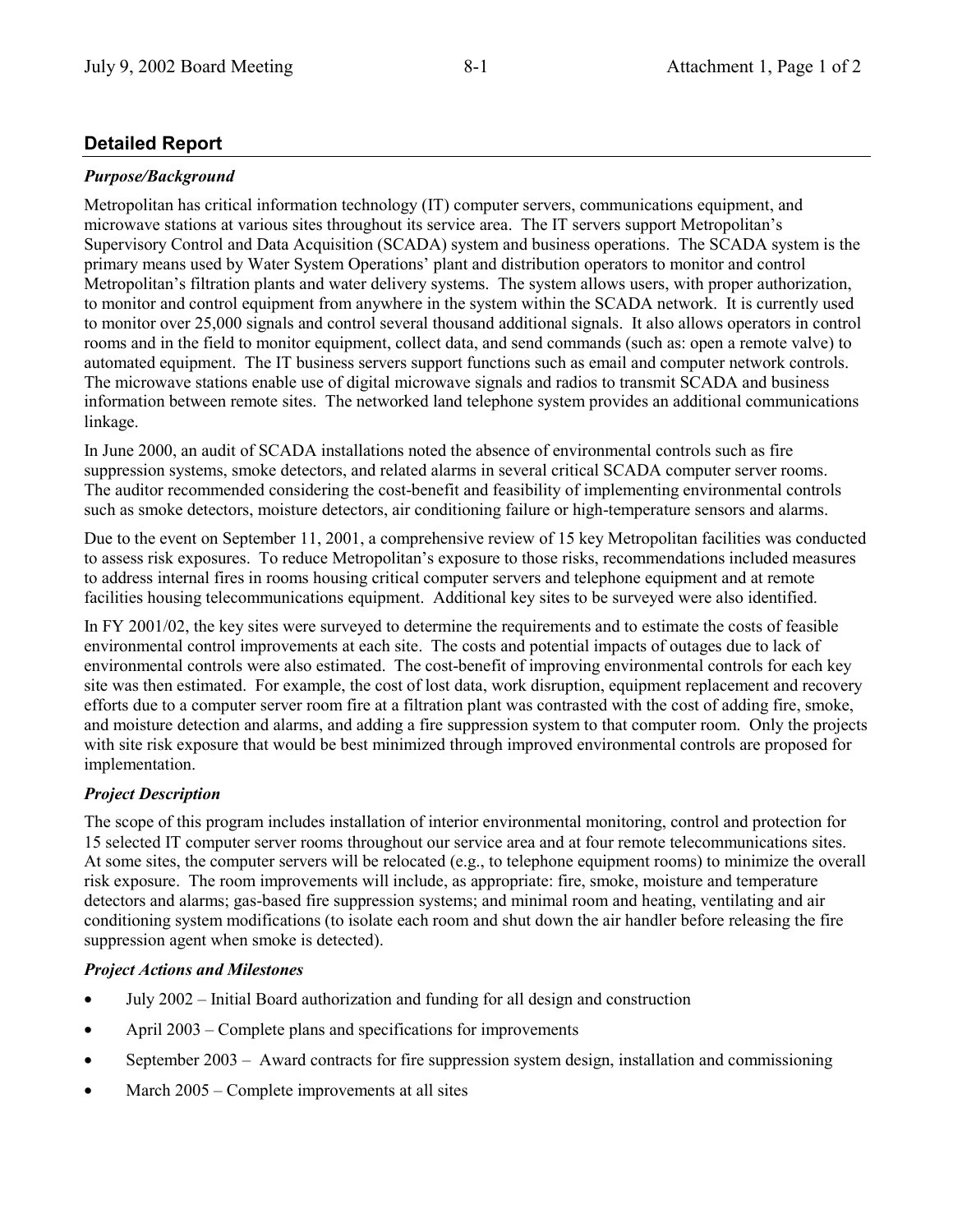## *Cost Estimate*

Attachment 2 shows the breakdown of the total estimated cost of \$800,000 for the activities leading up to award of contracts for the gas-based fire suppression systems. The recommended activities have been budgeted within the FY 2002/03 Capital Investment Plan (CIP). Consistent with Metropolitan's approach of managing projects in the most cost-effective manner and providing opportunities for staff, Metropolitan forces will perform those tasks that are critical to overall program success including project management, preliminary and most final design activities, computer server relocations, construction, and controls integration. Gas-based fire suppression system design, installation and commissioning will be performed by licensed fire protection contractors obtained through the competitive bidding process.